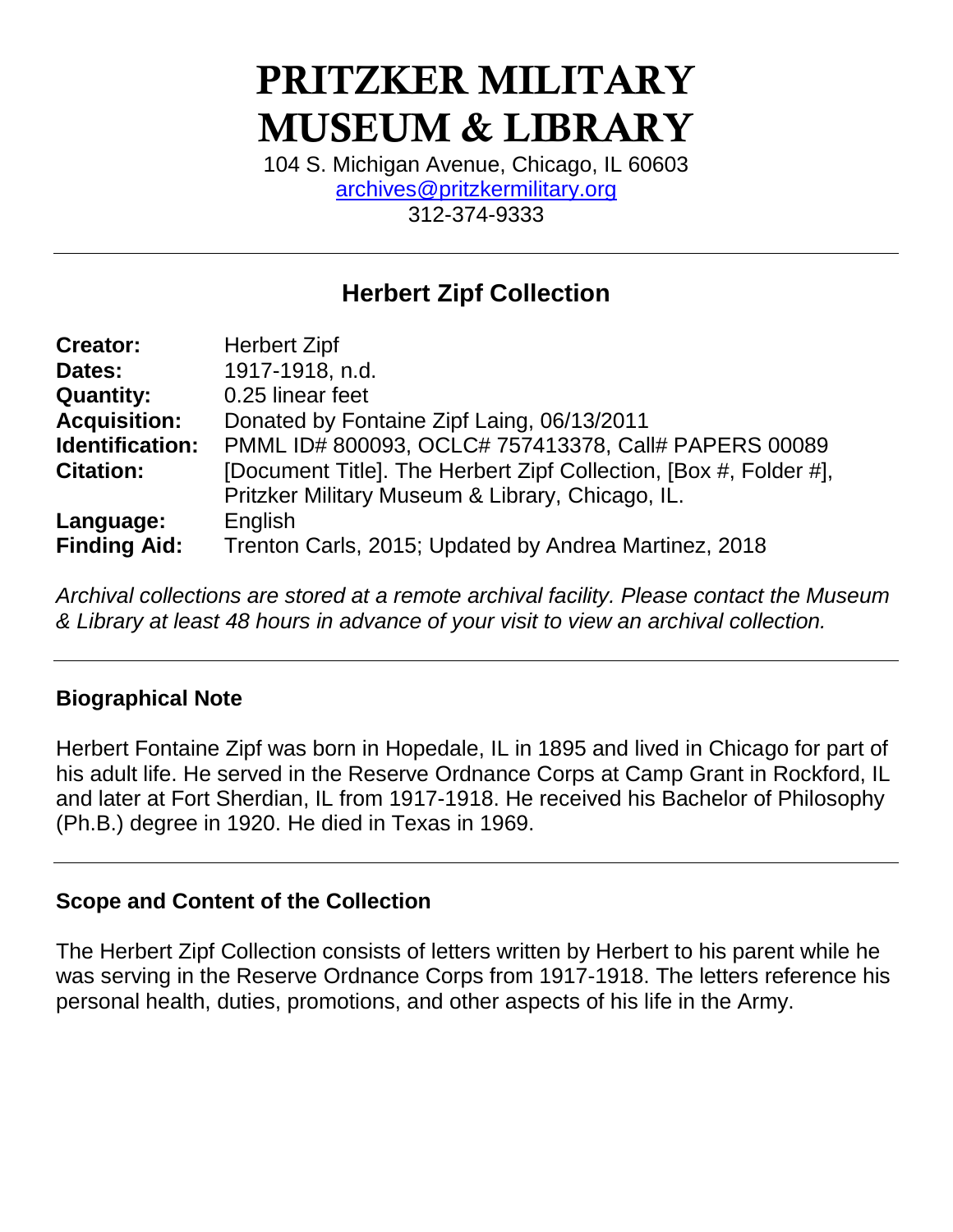## **Rights**

Copyrights held by Fontaine Zipf Laing were transferred to the Pritzker Military Museum & Library. All other rights are held by the author or publisher. Users assume responsibility for following copyright laws as established by US Code Title 17.

## **Key Subjects**

This collection is indexed under the following headings in the Library's online catalog. Researchers interested in materials about related topics, persons, or places should search the catalog using these subject headings.

#### **Names**

Zipf, Herbert Fontaine (1895-1969)

#### **Subjects**

Camp Grant (Ill.) Fort Sheridan (Ill.) United States – Army – Reserve Ordnance Corp. World War, 1914-1918

### **Container List**

| <b>Box Folder</b> | Item ID#  | <b>Title</b>                                                                   | <b>Dates</b>           |
|-------------------|-----------|--------------------------------------------------------------------------------|------------------------|
|                   |           | <b>Series 1: Correspondence with</b><br><b>Parents, 1917-1918</b>              |                        |
| 1                 |           | <b>Letters from 1917</b>                                                       | Aug-Dec,<br>1917, n.d. |
|                   |           | 800093001 Letter to Parents                                                    | 25-Aug-17              |
|                   |           | 800093002 Telegram to Parents                                                  | 31-Aug-17              |
|                   |           | 800093003 Letter to Mother regarding health                                    | $7-Sep-17$             |
|                   | 800093004 | Letter to Parents regarding leave and<br>work as an orderly for Ordnance Corps | 5-Oct-17               |
|                   |           | 800093005 Letter to Parents                                                    | 8-Oct-17               |